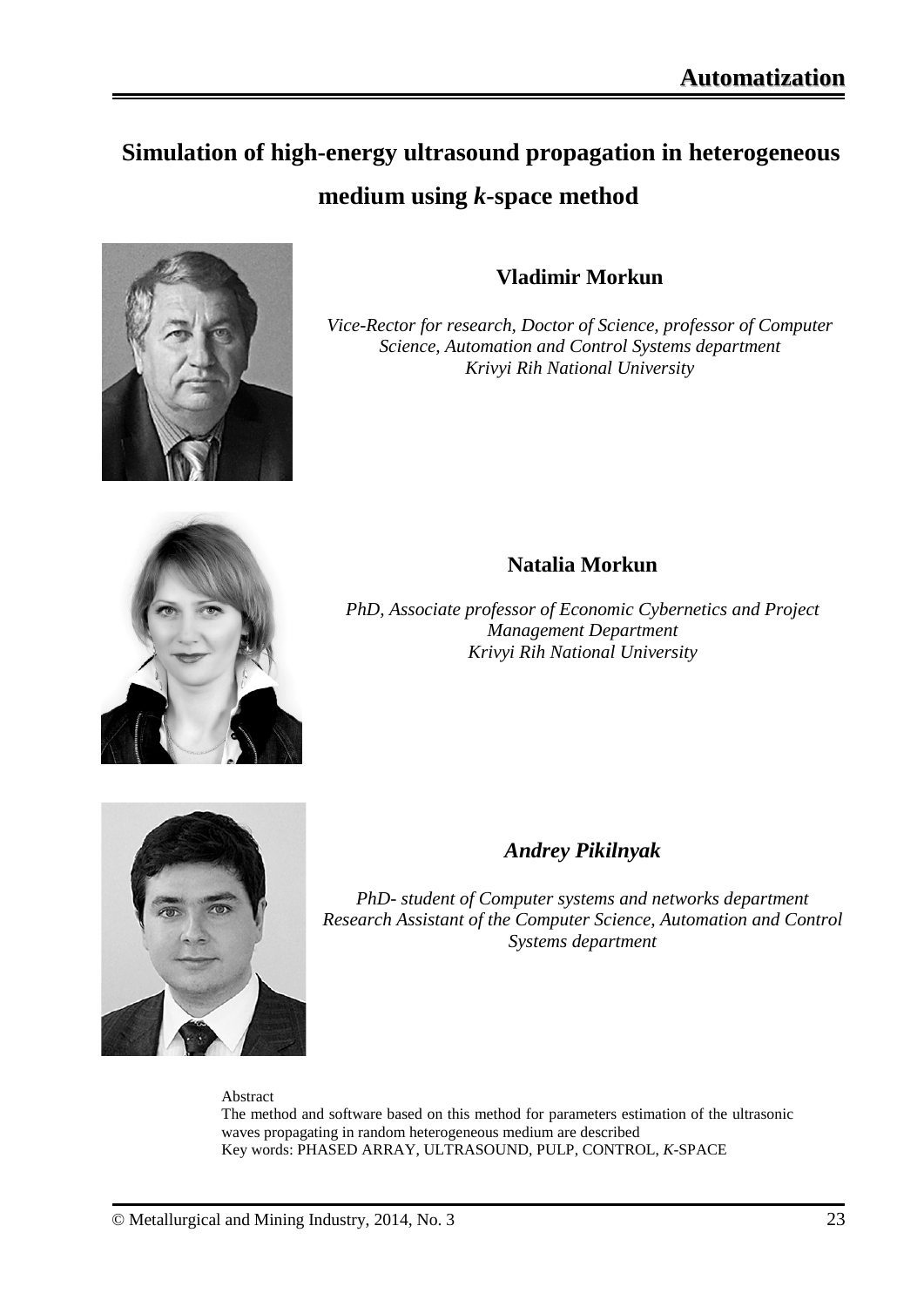Control of mineral beneficiation process requires controlling the parameters of complex heterogeneous mediums, including solid, liquid and gas phases.

Ultrasonic oscillations are periodic disturbances of the elastic medium state, characterized by a change in its physical properties, which occur synchronously with perturbation. During ultrasonic propagation the local medium volume oscillations are transmitted to adjacent areas by means of elastic waves, characterized by a change in medium density in space and which transfer the fluctuations energy [1-3].

The basic relations describing ultrasonic oscillations and waves in the medium, follow from the equation of medium state, Newtonian equations of motion and the continuity equation [4,5]. The results are the wave-type equations that can be solved with appropriate initial and boundary conditions.

The equations of ultrasonic waves nonlinear propagation in heterogeneous medium can be derived from the mass, momentum, and energy conservation laws under the assumption of a quiescent, isotropic, and inviscid medium as follows[6,7].

$$
\rho_0 \frac{\partial u}{\partial t} + \nabla p = -\rho \frac{\partial u}{\partial t} - \frac{1}{2} \rho_0 \nabla u^2, \frac{\partial \rho}{\partial t} + \nabla \cdot (\rho_0 u) = -\nabla \cdot (\rho u) \tag{1}
$$

where *p* is the acoustic pressure,  $\rho$  is the density, *u* is the particle velocity,  $\rho_0$  is the ambient density. The second order terms in (1) can be re-written in terms of the Lagrangian density by the repeated substitution of the acoustic equations in linearized form [8]. The Lagrangian density terms can be neglected as follows:

$$
\frac{\partial u}{\partial t} = -\frac{1}{\rho} \nabla p, \frac{\partial \rho}{\partial t} = -\rho_0 \nabla \cdot u - u \cdot \nabla \rho_0 + \frac{1}{\rho_0 c_0^4} \frac{\partial p^2}{\partial t} \qquad (2)
$$

Let's neglect thermoviscous losses and include a phenomenological loss operator to account the arbitrary power law absorption [8], then the equation of state from the total pressure expansion using a Taylor series can be written as follows:

$$
p = c_0^2 \left( \rho + d \cdot \nabla \rho_0 + \frac{B}{2A\rho_0} \frac{\rho^2}{\rho_0} - \tau \frac{\partial}{\partial t} \left( -\nabla^2 \right)^{\frac{y}{2}-1} \rho - \eta \left( -\nabla^2 \right)^{\frac{y+1}{2}-1} \rho \right) \tag{3}
$$
  
where  $c_0$  is the isentropic sound speed,  $d$  is the particle displacement vector, and  $\tau$  and  $\eta$  are the  
absorption and dispersion proportionality 
$$
\nabla^2 p - \frac{1}{c_0^2} \frac{\partial^2 p}{\partial t^2} - \frac{1}{\rho_0} \nabla \rho_0 \cdot \nabla p + \frac{\beta}{\rho_0 c_0^4 \partial t^2} + \rho_0 \nabla \rho_0 \cdot \nabla p
$$

 $(-\nabla^2)^{\frac{1}{2}} + \eta(-\nabla^2)^{\frac{1}{2}}$   $|p=0$  $\left(\tau \frac{\partial}{\partial t}(-\nabla^2)^{\frac{y}{2}} + \eta(-\nabla^2)^{\frac{y+1}{2}}\right)p =$  $\setminus$  $\int \frac{\partial}{\partial z} (-\nabla^2)^{\frac{y}{2}} + \eta(-\nabla^2)$ ∂ ∂  $+\left(\tau \frac{\partial}{\partial (-\nabla^2)^{\frac{y}{2}}} + \eta (-\nabla^2)^{\frac{y}{2}}\right)$ *p t y y y y*  $\tau = (-V^-)^2 + \eta$ (4)

where  $\beta = 1 + B/2A$  is the nonlinearity coefficient.

By neglecting higher order absorption and nonlinearity effects, the conservation equations in (2) using a *k*-space method [10] can be written as follows

$$
\frac{\partial}{\partial \xi} p^n = \mathbb{F}^{-1} \{ ik_{\xi} \kappa \mathbb{F} \{ p^n \} \}
$$

$$
u_{\xi}^{n+1} = u_{\xi}^n - \frac{\Delta t}{\rho_0} \frac{\partial}{\partial \xi} p^n \quad (5)
$$

$$
\frac{\partial}{\partial \xi} u_{\xi}^{n+1} = \mathbb{F}^{-1} \{ ik_{\xi} \kappa \mathbb{F} \{ u_{\xi}^{n+1} \} \}
$$

coefficients where  $\tau = -2\alpha_0 c_0 y - 1$  and  $\eta = 2\alpha_0 c_0 y \cdot \tan(\pi y/2)$ .  $\alpha$  is the acoustic absorption where  $\alpha = \alpha_0 \omega y$ ,  $\alpha_0$  is the absorption coefficient prefactor and *y* is the power law exponent [9]. The expressions given in (2) and (3) are

the acoustic particle velocity, density, and pressure coupled set of equations.

Let's combine these expressions into a single second order wave equation for the acoustic pressure. The modified Westervelt equation by neglecting higher order absorption, nonlinearity, and heterogeneity terms, can be written in the following form:

particle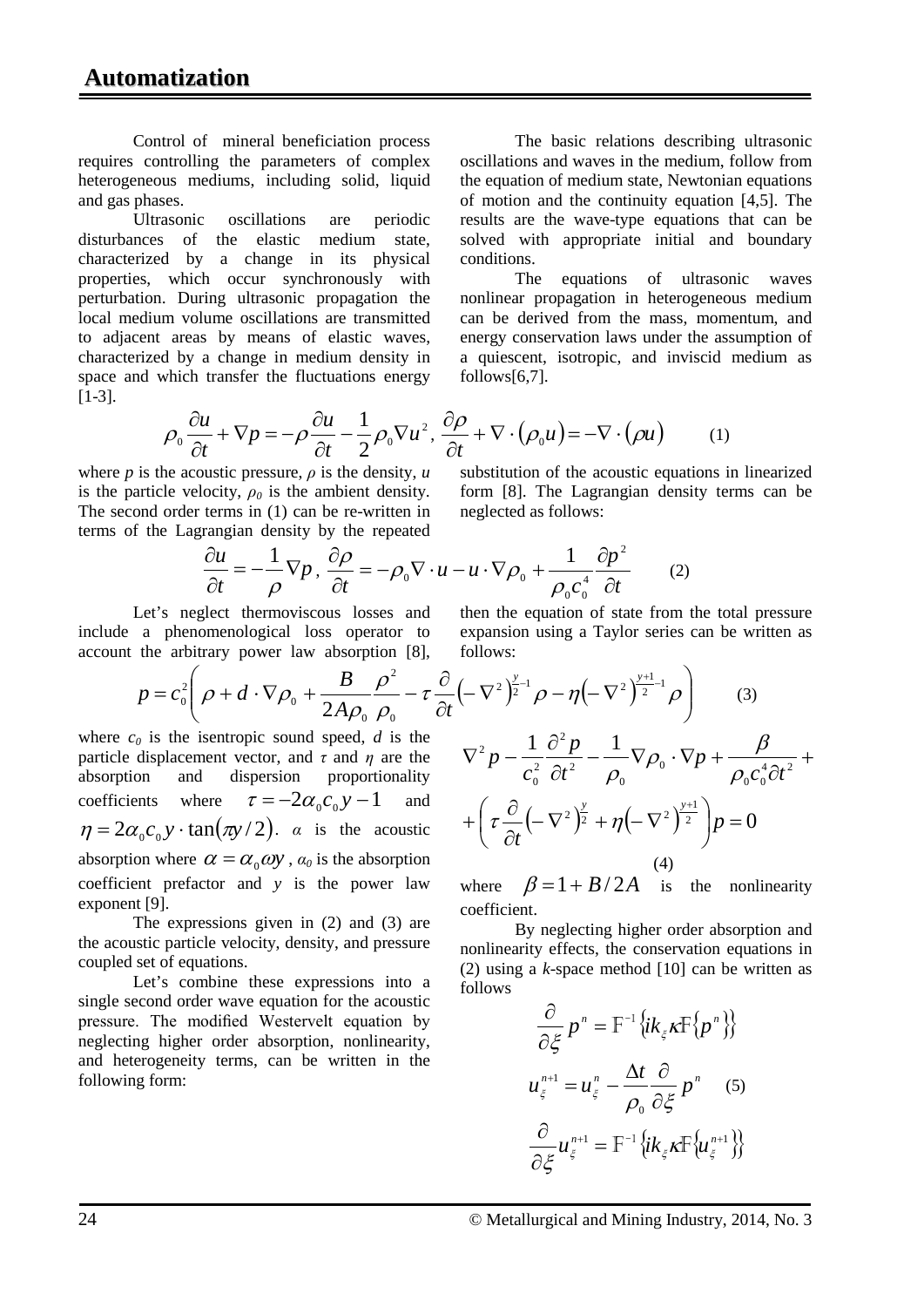$$
\rho_{\xi}^{n+1} = \rho_{\xi}^{n} - \Delta t \rho_{0} \frac{\partial}{\partial \xi} u_{\xi}^{n+1} + \frac{(p^{n})^{2} - (p^{n-1})^{2}}{N \rho_{0} c_{0}^{4}}
$$

where *i* is the imaginary unit,  $k_{\xi}$  is the wavenumber in the *ξ* direction, *κ* is the *k*-space adjustment where  $\kappa$  =sinc(c<sub>0</sub>k $\Delta$ *t*/2), F and  $F^{-1}$  denote the forward and inverse Fourier transform, *Δt* is the time step.

$$
L=-\tau\mathbb{F}^{-1}\left\{(k)^{y-2}\,\mathbb{F}\left\{\rho_0\sum_{\xi}\frac{\partial}{\partial\xi}u_{\xi}^{n+1}\right\}\right\}+\eta\mathbb{F}^{-1}\left\{(k)^{y-1}\,\mathbb{F}\left\{\rho^{n+1}\right\}\right\}\quad(7)
$$

Let's simulate the ultrasonic pressure field propagation in a heterogeneous medium using *k*-Wave toolbox (Matlab) which is designed for time domain ultrasound simulations in complex media like heterogeneous pulp. The simulation functions of this software are based on the *k*-space method and are both fast and easy to use [10].

The net pressure of all piezoelectric elements can be obtained by adding the effects of each source and written in the form

$$
P_{net}(x, y, z) = \sum_{i=1}^{n} p_i(x, y, z)
$$
 (8)

Due to attenuation, the useful power at the point  $(x, y, z)$  is given by [11]

$$
q(x, y, z) = \frac{\alpha P_{\text{net}}^2(x, y, z)}{\rho c}
$$
 (9)

The total energy at a point *(x, y, z)* is given by

$$
I(x, y, z) = \frac{p^{2}(x, y, z)}{2\rho c}
$$
 (10)

where  $I(x, y, z)$  - intensity at the point  $(x, y, z)$ ,  $W/m^2$ .

The results of the ultrasonic wave propagation through a heterogeneous medium with density  $\rho = 1500 \text{ kg/m}^3$ , for source strength of

The corresponding equation of state in discrete form is

$$
p^{n+1} = c_0^2 \left( \rho^{n+1} + \frac{B}{2A} \frac{1}{\rho_0} (\rho^{n+1})^2 - 1 \right) (6)
$$

where the total density is given by  $\rho = \sum_{\xi} \rho \xi$ and the discrete loss term is

element phased array with focus distance of 20mm are shown in Fig. 1. The central slice absorption distribution in grayscale as a background and the square of the pressure distribution on the surface of this background are shown.





The final pressure field (a), the maximum pressure (b) and standard pressure (c) of the beam are shown on Fig. 2. The transducer focus and sidelobes are visible.



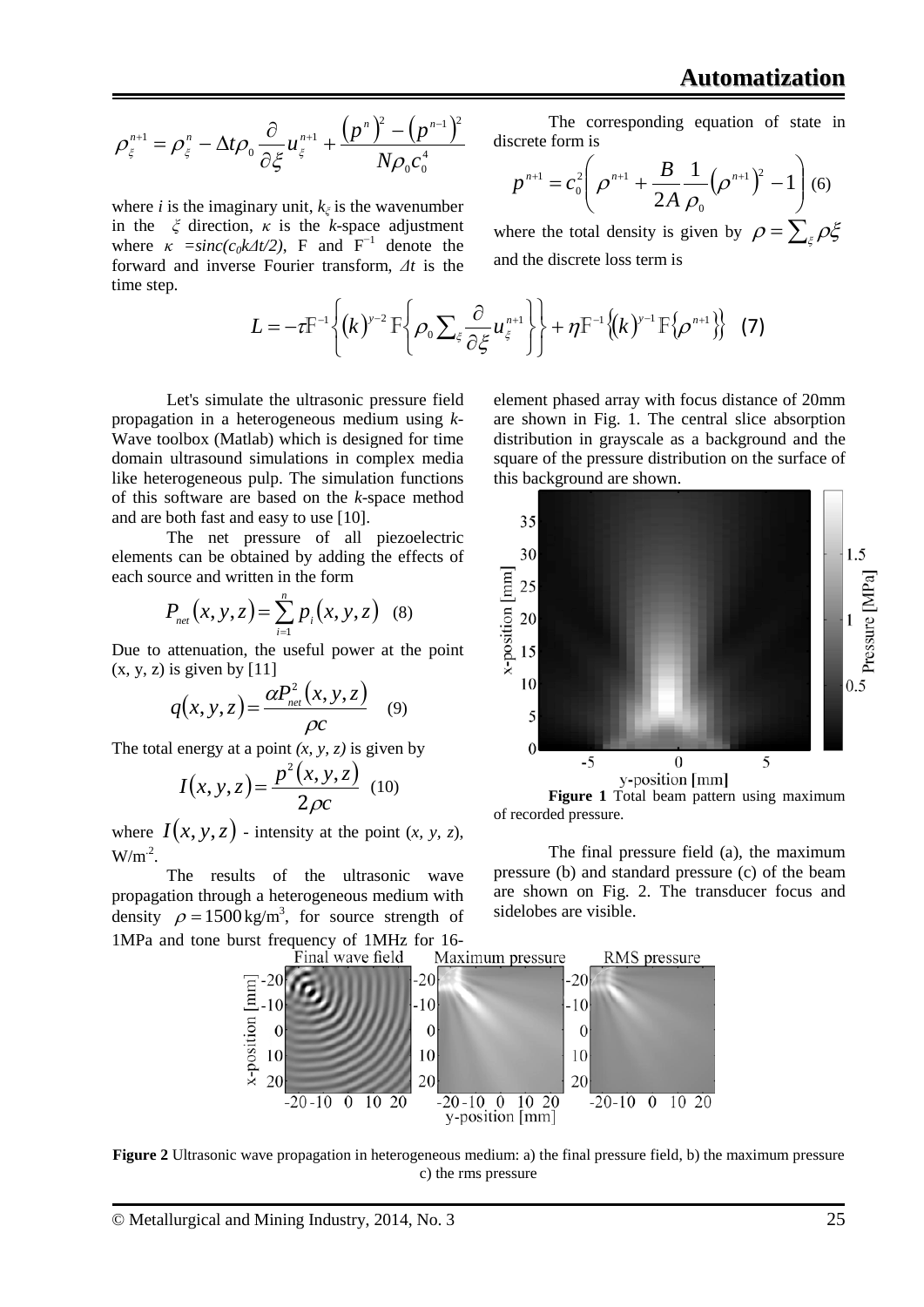

**Figure 3** The shape of the main wavefront.

The linear cross-section of the focus in *x*  direction is shown on Fig. 4: 1) for the single source; 2) simulation by *k*-space method in the water; 3) in a heterogeneous medium.



**Figure 4** The simulation results comparison of the normalized square of pressure for:  $1$ ) a simple screened source, 2) modeling by *k*-space method in a homogeneous medium (water) and 3) in the inhomogeneous medium (pulp) along the axis: a) - *z* and b) -  $x$ .

For the process of energy accumulation and transfer in a certain point of space can be given a numerical estimate by measuring the temperature. The simulation of temperatures was performed using the heat transfer equation [12]. The accumulated power was extracted from the three perpendicular lines that crossed the values of the simulated and measured ultrasound pressure focal area change (Fig. 5).



**Figure 5** The simulation results comparison of the temperature distribution for: 1) a simple screened source, 2) modeling by *k*-space method in a homogeneous medium (water) and 3) in the inhomogeneous medium (pulp) along the *x* axis.

### **Conclusions**

To build a model of the ultrasonic field in a randomly inhomogeneous medium, the fiber spaces method (*k*-space), which increased the accuracy of parameter estimation field is used.

### **References**

- 1. Morkun, V. Ultrasonic control of random heterogeneous mediums parameters.-Non Destructive Testing, *ELSEVIER* 92, (1991):989-993.
- 2. Morkun V. S., Morkun N. V., Pikilnyak A.V. [Ultrasonic facilities for the ground](http://www.metaljournal.com.ua/ultrasonic-facilities-for-the-ground-materials-characteristics-control/)  materials characteristics control *Metallurgical and Mining Industry*, 2014, No2, p.p.31-35.
- 3. Morkun V. S., Morkun N. V,. Pikilnyak A.V. Modeling of ultrasonic waves propagation in inhomogeneous medium using fibered spaces method (k-space), *Metallurgical and Mining Industry*, 2014, No2, p.p. 43-48.
- 4. Morkun, V., Goncharov, S., Pikilnyak, A., Krivenko, A. Iron ore benefication processes optimization. *ТЕKA. Commision of Motorization and Energetics in Agriculture* 12, no.4 (2012): 162-166.
- 5. Morkun V. S., Morkun N. V,. Pikilnyak A.V. Iron ore flotation process control and optimization using high-energy ultrasound, *Metallurgical and Mining Industry*, 2014, No2. p.p. 36-42.
- 6. Morkun, V. Ultrasonic Control of Random Heterogeneous Mediums Parameters, *AMMTIAC*,no.42(1992):